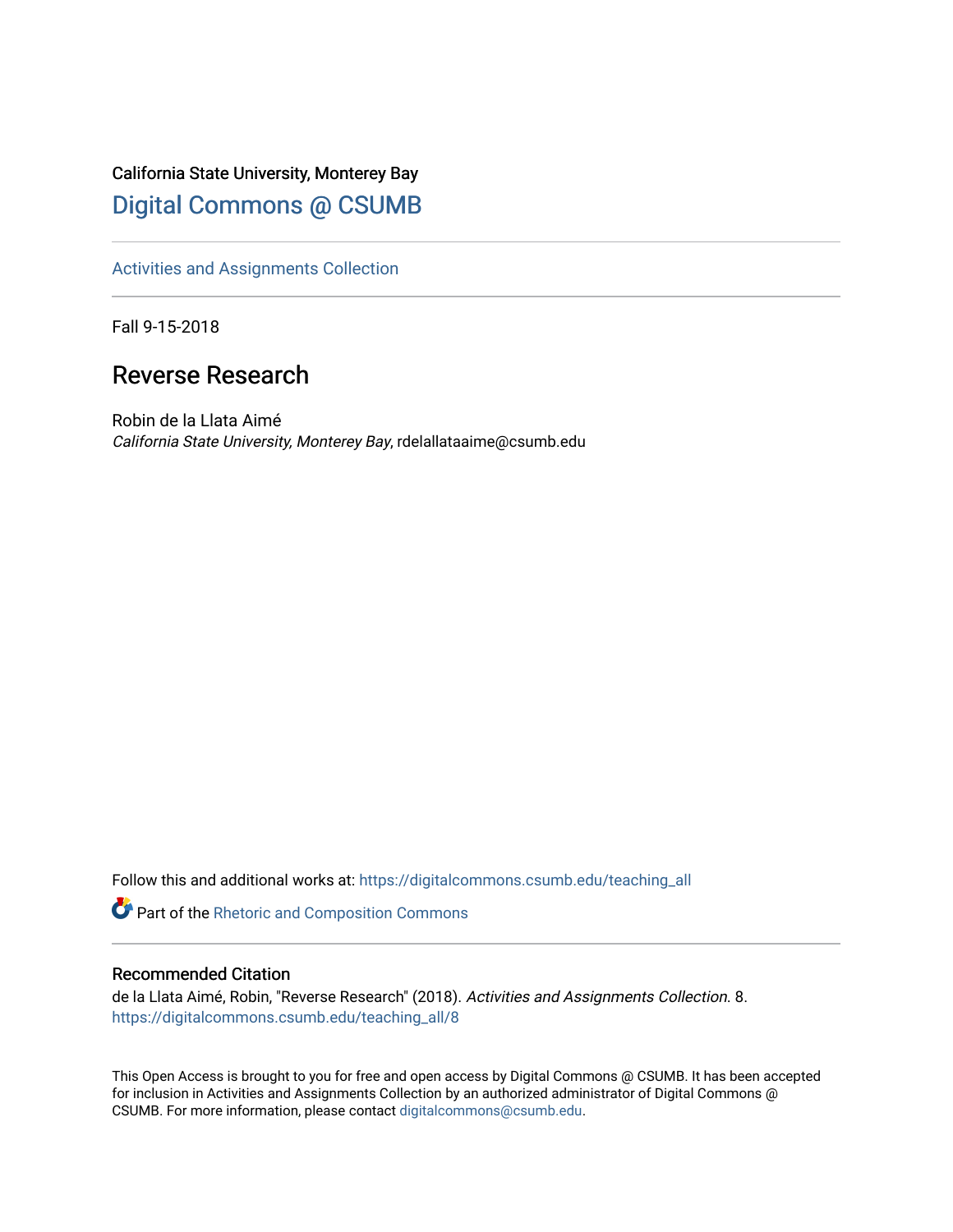### HCOM 211: Reverse Research Assignment

## Introduction

This is a two-part assignment that requires time from two consecutive class sessions. It proved to be the easiest and most direct way I have found to teach the process of research at the heart of academic writing and the uses and value of attribution.

### Process

## Assignment - Part 1

Students are asked to read an article, in this case, one based on a new farming method that would reduce methane gasses in soil [Moises Velasquez-Manoff, "Can Dirt Save the Earth?" *NYTimes Magazine*, April 18, 2018]. As they read, I ask them to highlight then make a list of each reference the author uses to support his claims: direct quotation, name of expert, agency, or method of research.

*In class, we go through the article from beginning to end. I ask students to name sources in the order they appear. During this process, students are asked to correct their own lists as their peers call out omissions or errors.*

*Thereafter, I project my prepared list. Looking at the compiled list, students are able to readily appreciate the number and variety of sources the author uses to build his argument. (In the Velasquez-Manoff article, 27 sources are named.)*

#### Assignment - Part 2

Students are asked to select ten sources from their list, being mindful to show variety in their choices. They are asked to research the person or agency then offer two forms of feedback:

- 1. Background information that conveys the author's credentials and status within their field of study or the significance of the research process or agency.
- 2. Briefly discuss, in their own words, the value of the source within the context of the primary article. They are asked to avoid generalization, to be specific.

To complete this portion of the assignment, I ask students to use our library One Search database. In this way, they experience discovery and process rudimentary research. [Note: I do not include authorial notes or a reference list at the end of the article I provide.]

*In class, we discuss what the students have learned. Volunteers share their most insightful findings.*

Language of the Prompt

*Based on Moises Velasquez-Manoff's "Can Dirt Save the Earth" (New York Times Magazine, Ap 18, 2018)*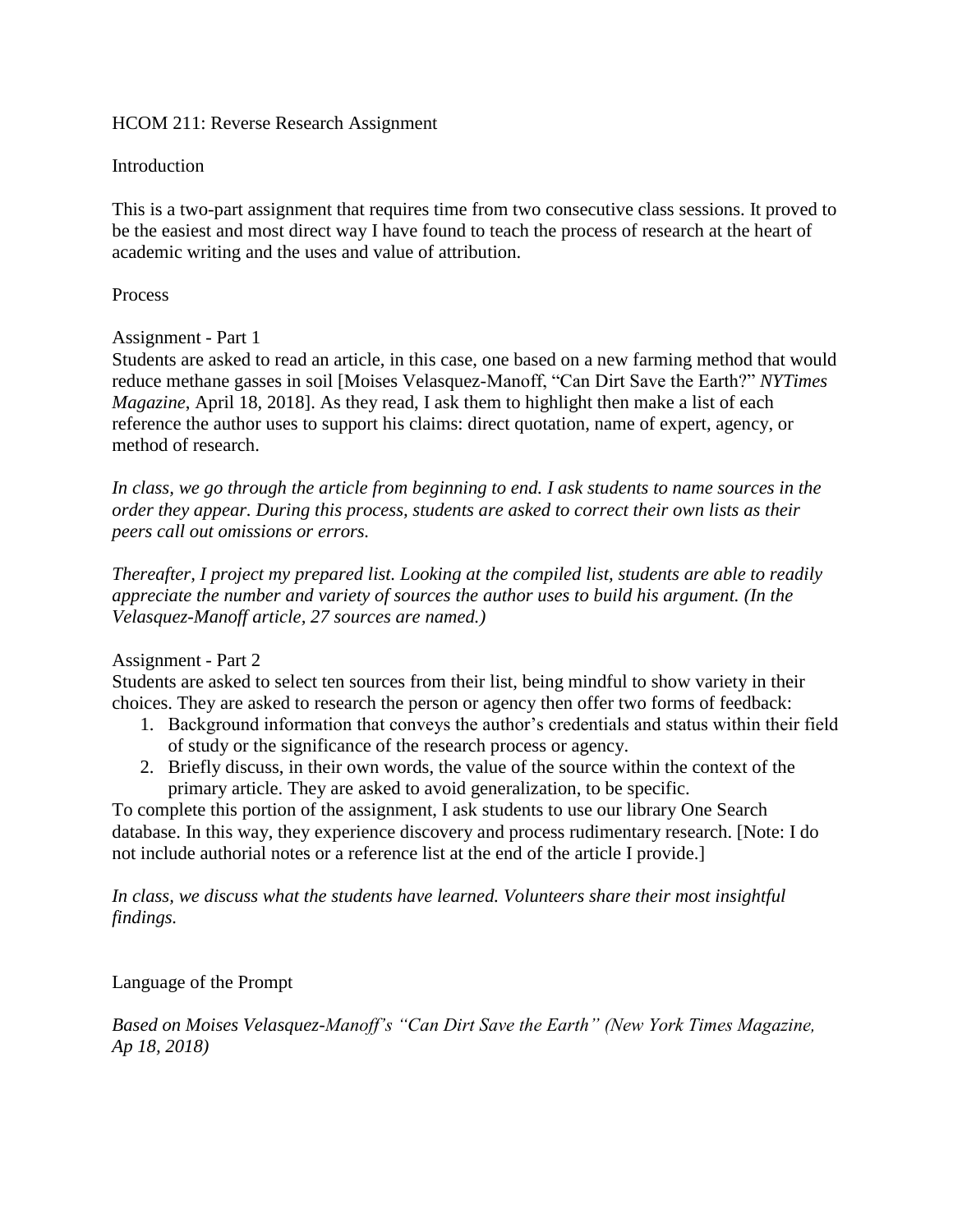## Reverse Research Assignment, Part 1

Read Moises Valasquez-Manoff's "Can Dirt Save the Earth."

Notice the variety of evidence Moises Velasquez-Manoff uses and his manner of attributing information:

- Expert opinion in the form of direct quotes,
- Paraphrased information from experts, academics, and practitioners,
- References to agencies, and
- Observations of active studies.

As you read, jot down the names and titles, field of expertise, and names of those agencies he cites as a numbered list.

In class, be ready to respond to my questions and share your observations.

#### Reverse Research Assignment, Part 2

Research those experts and studies Rathmann and Wick consider as they modify their approach to land conservation as well as those Velasquez-Manoff cites as he builds and substantiates his argument.

Research ten of these sources, being mindful to select a variety of source types. For each, provide the following information:

- Number and name the source.
- Paste the quote from the text that uses the source.
- Paste the URL you used when you found a related source online.
- Offer two forms of written feedback:
	- $\circ$  Background information that conveys the author's credentials and status within their field of study, the significance of the research process, or the significance of the agency.
	- o Briefly discuss, your own words, the value of the source within the context of Velasquez-Manoff's article. Avoid generalization; be very specific.

#### Source List, "Can Dirt Save the Earth?" by Moises Velasquez-Manoff

- 1. Jeff Creque, rangeland ecologist
- 2. Rattan Lal, soil scientist at Ohio State University
- 3. Intergovernmental Panel on Climate Change (IPCC), 2014 report
- 4. Carbon farming
- 5. Keith Paustian, soil scientist, University of Colorado; early author of IPCC report